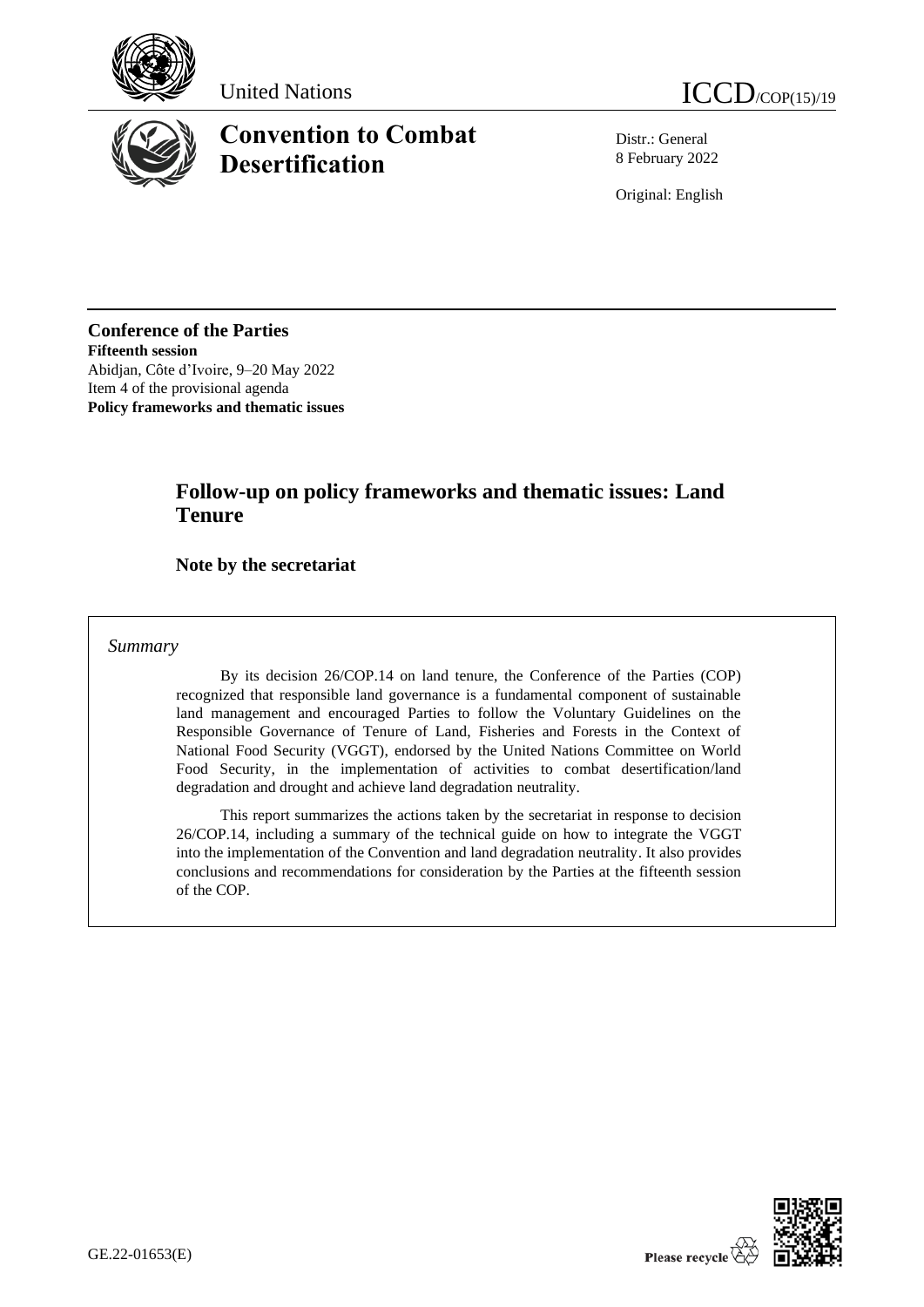## Contents

|     |                                                                                                                                                                                                                             | Paragraphs | Page          |
|-----|-----------------------------------------------------------------------------------------------------------------------------------------------------------------------------------------------------------------------------|------------|---------------|
| Ι.  |                                                                                                                                                                                                                             | $1 - 4$    | $\mathcal{E}$ |
| П.  | Policy – Technical guide on integrating the Voluntary Guidelines on<br>the Responsible Governance of Tenure of Land, Fisheries and Forests in<br>the Context of National Food Security into the implementation of the UNCCD |            |               |
|     |                                                                                                                                                                                                                             | $5 - 25$   | 3             |
|     | Participatory preparation process for the development of the technical guide<br>А.                                                                                                                                          | $5 - 10$   | $\mathcal{E}$ |
|     | <b>B.</b>                                                                                                                                                                                                                   | $11 - 25$  | 5             |
| Ш.  | Options for promoting awareness-raising on responsible land governance                                                                                                                                                      | $26 - 30$  | 8             |
| IV. | Options for integrating land governance indicators into the UNCCD reporting                                                                                                                                                 |            |               |
|     |                                                                                                                                                                                                                             | $31 - 32$  | 9             |
| V.  |                                                                                                                                                                                                                             | $33 - 36$  | 10            |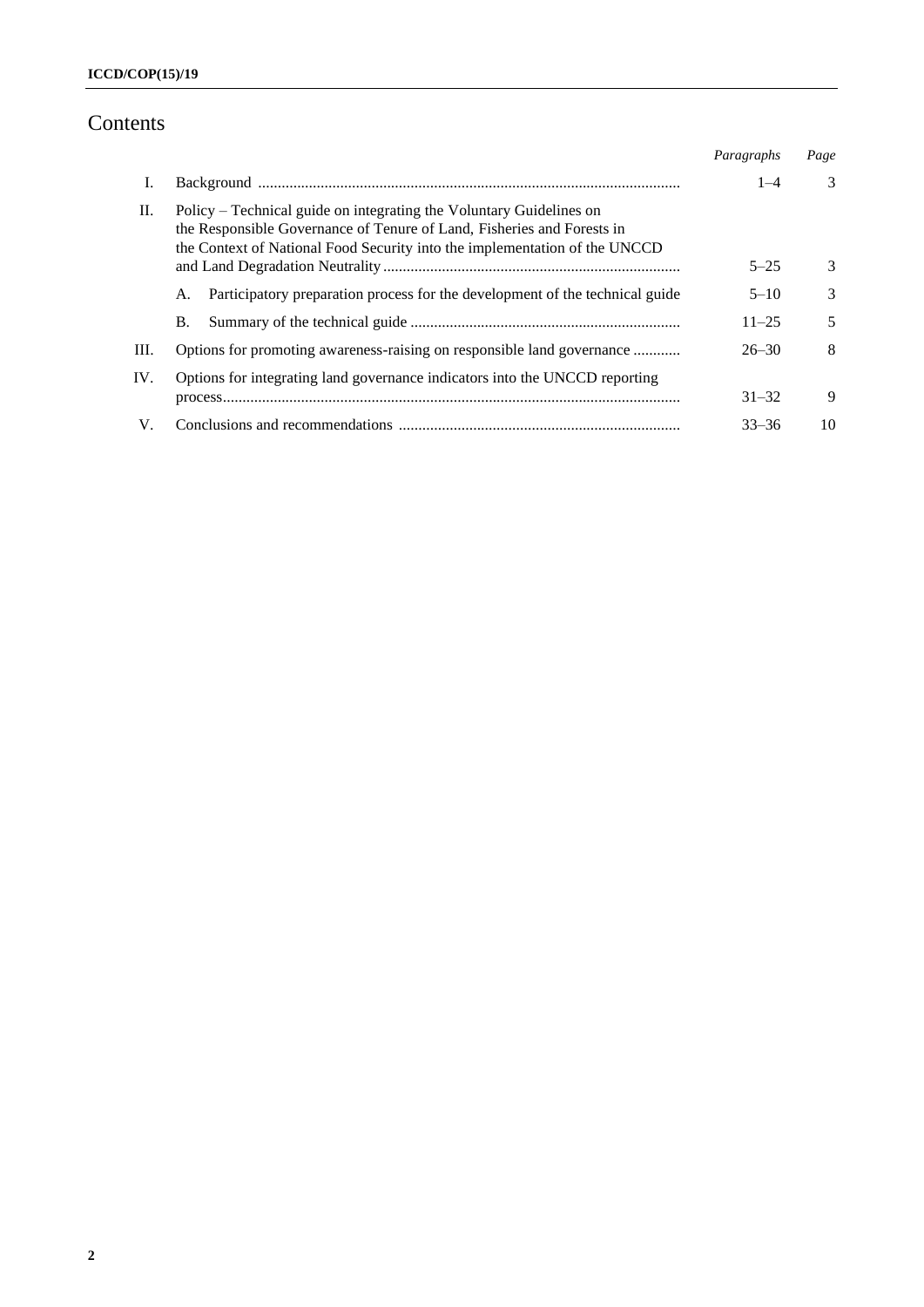## **I. Background**

1. Recognizing legitimate tenure rights for all, women and men alike, encourages good land stewardship. Those who hold land securely are able and motivated to invest in resource conservation practices with a view to promoting the long-term health and productivity of the land and without fear that their land may be unjustly taken or encroached upon. While improved tenure security has been shown to increase land users' investments in sustainable land management (SLM) practices, such as agroforestry and soil conservation, it can also stimulate large-scale investments in Land Degradation Neutrality (LDN) and restoration. Without tenure security, it will not be possible to achieve inclusive sustainable development that "leaves no one behind". Improving tenure security can provide multiple benefits in terms of poverty reduction, food security, women's empowerment, etc., avoiding resource conflicts.

2. By decision 26/COP.14, the Conference of Parties (COP) noted the importance of land tenure within the framework of the United Nations Convention to Combat Desertification (UNCCD) and adopted a landmark decision on the issue. To date, the UNCCD stands as the only multilateral agreement to explicitly address the issue of land tenure. The same decision encourages Parties to follow the Voluntary Guidelines on the Responsible Governance of Tenure of Land, Fisheries and Forests in the Context of National Food Security (VGGT), endorsed by the United Nations Committee on World Food Security, in the implementation of activities to combat desertification/land degradation and drought (DLDD) and to achieve LDN.

3. Decision 26/COP.14 requests the secretariat to:

(a) Collaborate with the Food and Agriculture Organization of the United Nations (FAO) and other relevant partners to produce a technical guide on how to integrate the VGGT into the implementation of the Convention and the achievement of LDN, taking national contexts into account;

(b) Explore options on how to promote awareness-raising on responsible land governance for combatting DLDD among all stakeholders, particularly among vulnerable populations, including indigenous peoples and local communities; and

(c) Explore options for the integration of existing globally agreed Sustainable Development Goal (SDG) indicators relevant to land governance into the UNCCD reporting process, with a view to avoiding the duplication of reporting efforts and ensuring the widest reach among different national contexts.

4. This note provides an overview of the progress made towards fulfilling these requests, including a summary of the work so far on the technical guide, awareness-raising options, and the potential use of SDG indicators in the UNCCD reporting process. It concludes with possible next steps in addressing land tenure under the Convention for the consideration of the Parties.

## **II. Policy – Technical guide on integrating the Voluntary Guidelines on the Responsible Governance of Tenure of Land, Fisheries and Forests in the Context of National Food Security into the implementation of the UNCCD and Land Degradation Neutrality**

#### **A. Participatory preparation process for the development of the technical guide**

5. Decision 26/COP.14 requests the secretariat and invites the FAO and other relevant partners to collaborate to produce a technical guide for consideration by the Parties at the fifteenth session of the COP (COP 15). The collaboration between the UNCCD and the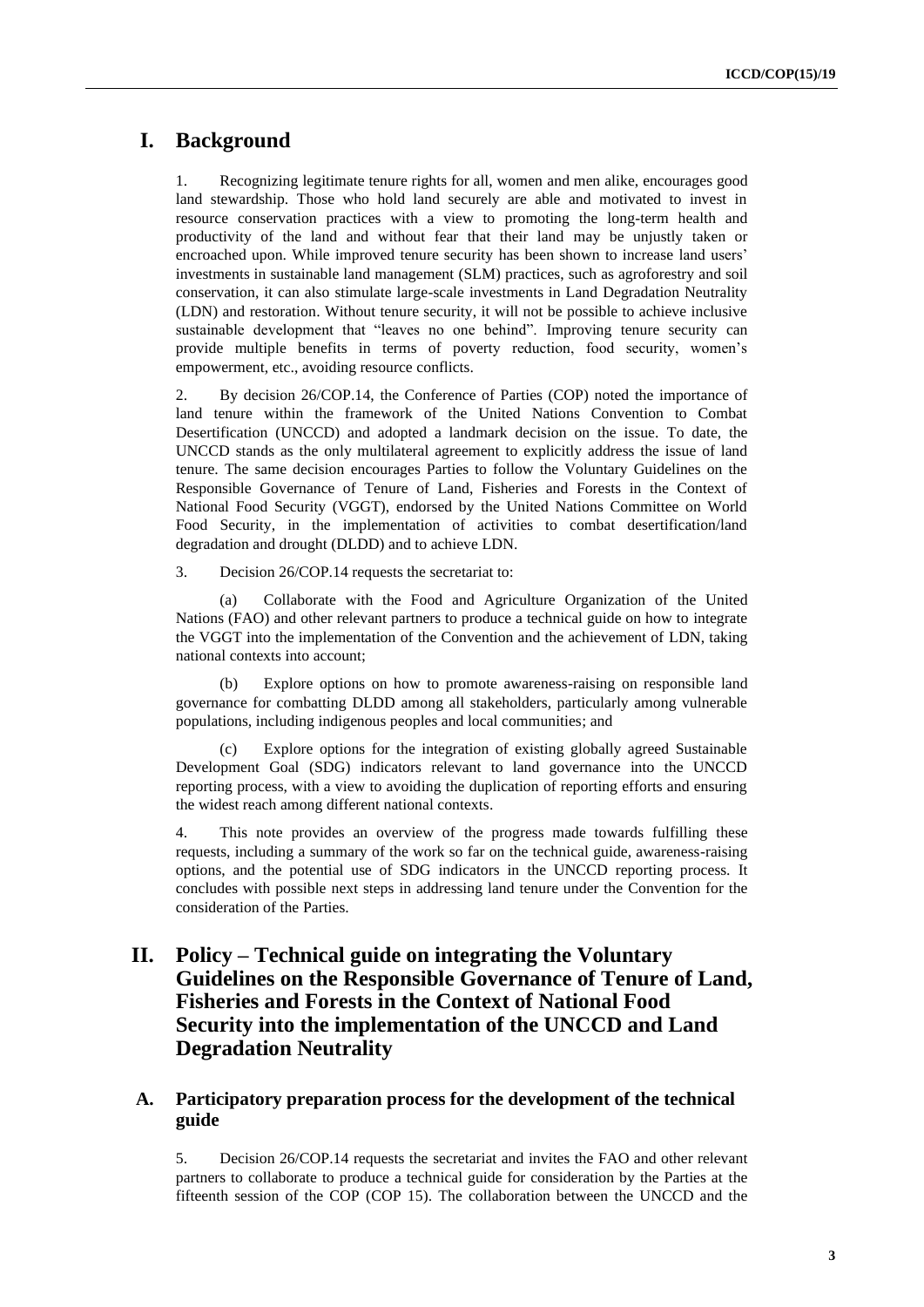FAO began after COP 14 with the development of a multi-stakeholder process, including a series of consultations with stakeholders and experts, and the formulation of case studies from various countries across regions, drawing upon the wealth of projects and programmes that the FAO and other partners have been supporting on the governance of tenure and SLM. Due to the COVID-19 pandemic, the consultation process was subsequently revised and carried out in an entirely virtual format.

6. The secretariat and FAO launched the process of multi-stakeholder e-consultations on Desertification and Drought Day in 2020. Three additional e-consultations followed in July, August, and November of the same year. In total, over 205 representatives from governments, civil society, academia, the United Nations and intergovernmental organizations participated in the e-consultations and provided valuable inputs for the technical guide. In addition, an external peer review of the draft technical guide was undertaken in late 2021, involving technical experts and representatives from civil society, gender and tenure experts, members of the UNCCD Science Policy Interface (SPI), and representatives from financing institutions.

7. The e-consultations facilitated exchanges to identify the challenges, enablers, and barriers to integrating land tenure into LDN. Several country case studies were presented to support the discussions with good practice examples. The discussions highlighted the importance of ensuring the inclusive participation of vulnerable populations, such as women, indigenous peoples and local communities, pastoralists, and youth in land tenure related matters, as well as the need for improved sectoral integration and collection of data and lessons learned to generate evidence on the role of tenure to achieve LDN. These exchanges formed the basis for developing the pathways in the technical guide to address commonly encountered land tenure challenges in the pursuit of LDN.

8. Progress made in the preparation of the technical guide was discussed by the Parties during the  $19<sup>th</sup>$  Session of the Committee for the Review of the Implementation of the Convention (CRIC19). Some Parties noted that the technical guide and its implementation require significant capacity building, financial support and technical assistance for, inter alia, awareness-raising, training, legal reviews and policy guidelines, the development of social and environmental safeguards, effective multi-stakeholder platforms, the gathering of relevant data, the strengthening of women's participation in land tenure issues, the development of international and regional knowledge exchange, and the establishment of partnerships with relevant stakeholders.

9. At the same session, Parties requested that the technical guide (1) be conclusive, adaptable and flexible in method, (2) respect national contexts and national legislation, (3) differentiate between the needs and capacities of state and non-state actors, (4) be voluntary in nature, and (5) consider the funding needed to address issues around tenure security. Some Parties stressed that the preparation of the technical guide should be transparent and open to all Parties and relevant stakeholders, including civil society organizations (CSO), to allow their inputs to inform the content of the technical guide. In response, the secretariat conducted an interactive webinar to introduce the draft technical guide, followed by a consultation process from November to December 2021 to receive written contributions from UNCCD Parties, the CSO panel and observers on the draft technical guide, which were considered before its finalization.<sup>1</sup>

10. Lastly, to raise awareness on the issue of tenure and to receive further input for the preparation of the technical guide, the UNCCD organized the following events together with the FAO in multiple international and regional fora, including a round table at the Second Arab Land Conference on the responsible governance of tenure in February 2021, a side event at the 49<sup>th</sup> session of the Committee on World Food Security on financing land rights in October 2021, and two presentations of the technical guide at FAO and Land Portal webinars on capturing knowledge from the implementation of the VGGT in October 2021. The FAO, together with the UNCCD and the Resilient Food Systems programme,

<sup>&</sup>lt;sup>1</sup> Document ICCD/CRIC(19)/6, Report of the nineteenth session of the Committee for the Review of the Implementation of the Convention, held from 15 to 19 March 2021.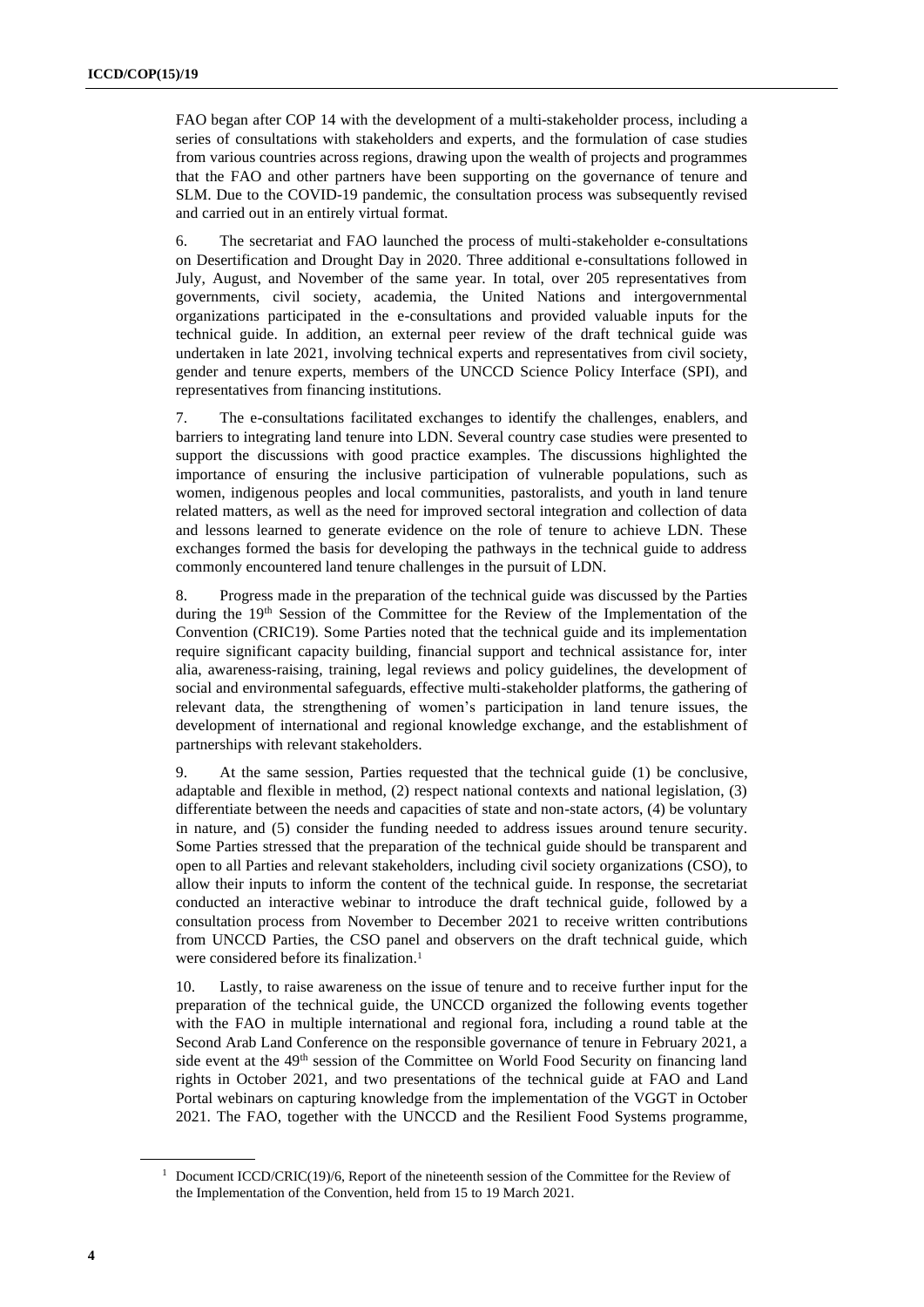organized a capacity building and awareness-raising webinar series on the responsible governance of tenure as a vehicle to achieve LDN and combat drought and desertification. The webinar series took place between September and November 2021 and was targeted at 17 selected <sup>2</sup> participating in the Resilient Food Systems and European Union land governance programmes.

#### **B. Summary of the technical guide**

11. There is a global consensus on the pivotal role of healthy and productive land in achieving sustainable development, especially for vulnerable communities where land is their most important asset. Both LDN and responsible land governance are key elements of the 2030 Agenda, the SDGs and their respective targets. LDN is the operational element of Target 15.3 of the SDGs which states, "By 2030, combat desertification, restore degraded land and soil, including land affected by desertification, drought and floods, and strive to achieve a land degradation-neutral world". More than 125 countries have committed to setting voluntary national LDN targets under the UNCCD Target Setting Programme. United Nations General Assembly resolution 76/206 states that the measures to implement the LDN targets include creating an enabling environment and, particularly, the responsible governance of land and tenure security.<sup>3</sup> The combined commitments under these LDN targets amount to more than 450 million hectares, which represents a significant proportion of the global restoration commitments, estimated to be between 765 and 1,000 million hectares.<sup>4</sup>

12. The United Nations Decade on Ecosystem Restoration (2021–2030) aims to halt the degradation of ecosystems worldwide and restore them to achieve the global SDGs. The Decade embraces a broad definition of ecosystem restoration, including a continuum of activities encompassing conservation, sustainable management, and restoration, which is closely aligned with the LDN response actions to avoid, reduce and reverse land degradation. LDN provides a practical framework for bringing land into balance, thereby creating the opportunity to bring food, water, energy and nature into balance by doing the right things, in the right places, at the right scale, with the right people. However, while the central goal of LDN is maintaining or enhancing land-based natural capital, the focus on people is critical to achieving LDN, including the need for more responsible and inclusive governance of land.

13. The linkages between land governance and LDN are presented in an assessment conducted by the SPI of the UNCCD.<sup>5</sup> Drawing from the literature and good practices, the SPI technical report on "Creating an Enabling Environment for Land Degradation Neutrality and its potential contribution to enhancing wellbeing, livelihoods and environment" considers the LDN enabling environment to comprise four main dimensions: (a) the science-policy interphase, (b) financial elements, (c) institutional arrangements, and (d) policy and regulatory elements. A critical component of the latter two dimensions is land governance – the rules, processes and structures through which decisions are made about access to land and its use, the manner in which the decisions are implemented and enforced, and the way that competing interests are managed.

14. Land tenure is one element of land governance. It refers to the relationship among people, as individuals or groups, with respect to land and land resources. Land tenure defines how access is granted to the rights to use, control and transfer land, as well as associated responsibilities and restrictions. In other words, land tenure systems determine

<sup>2</sup> Angola, Burkina Faso, Burundi, Cameroon, Côte d'Ivoire, Eswatini, Ethiopia, Ghana, Guinea Bissau, Kenya, Malawi, Niger, Nigeria, Senegal, Sudan, Tanzania, Uganda.

<sup>&</sup>lt;sup>3</sup> Resolution adopted by the General Assembly on 17 December 2021, A/RES/76/206, Implementation of the United Nations Convention to Combat Desertification in Those Countries Experiencing Serious Drought and/or Desertification, Particularly in Africa.

<sup>4</sup> [<https://www.pbl.nl/en/publications/goals-and-commitments-for-the-restoration-decade>](https://www.pbl.nl/en/publications/goals-and-commitments-for-the-restoration-decade).

<sup>5</sup> [<https://www.unccd.int/publications/creating-enabling-environment-land-degradation-neutrality-and](https://www.unccd.int/publications/creating-enabling-environment-land-degradation-neutrality-and-its-potential)[its-potential>](https://www.unccd.int/publications/creating-enabling-environment-land-degradation-neutrality-and-its-potential).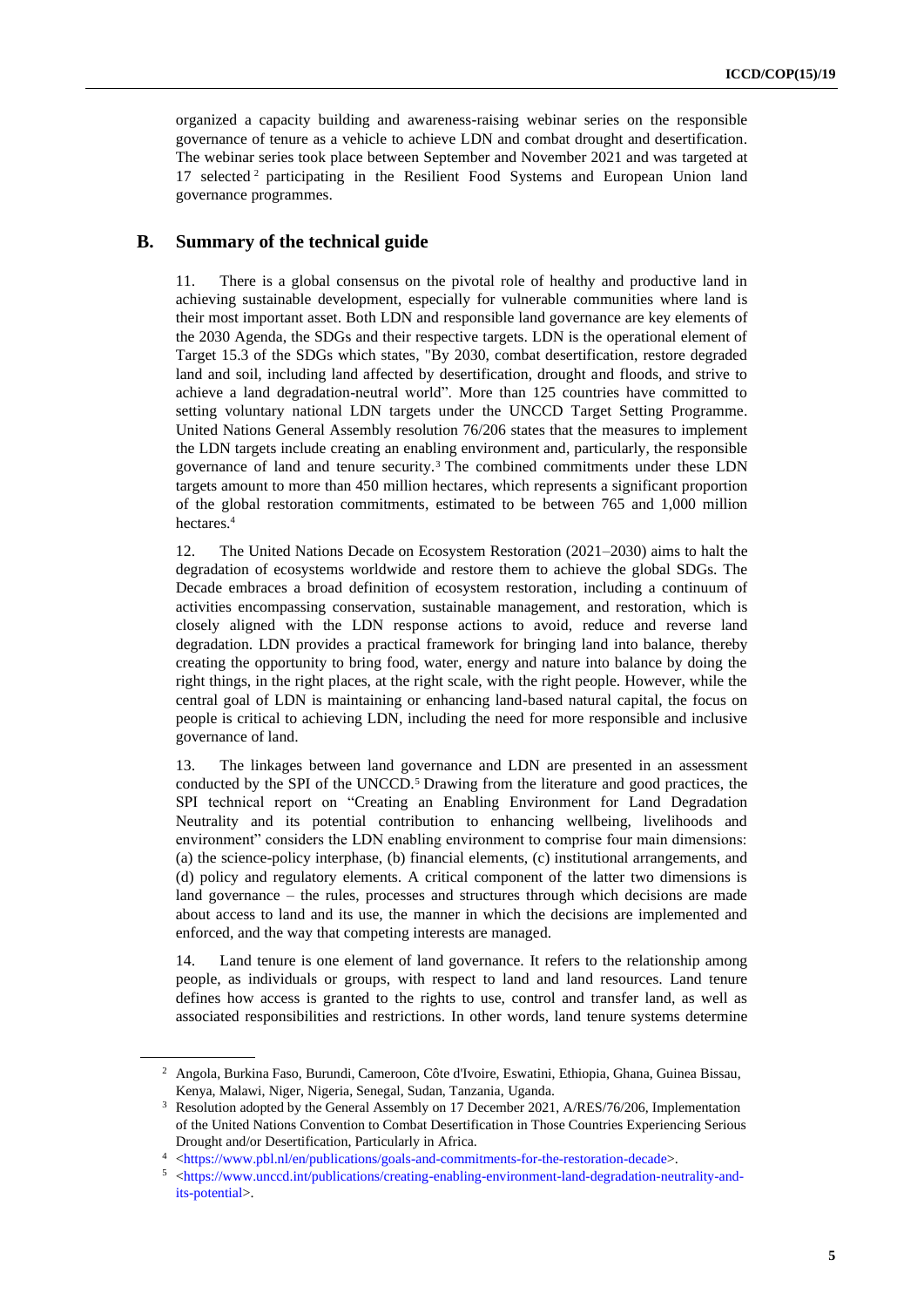who can use what resources, for how long and under what conditions. The VGGT provide guidance on how to improve the governance of tenure with the overarching goal of achieving food security, poverty eradication and sustainable social and economic development for all. The VGGT are based on human-rights and promote the respect and recognition of all legitimate tenure rights holders and safeguard against the violation of their rights. In this context, the VGGT emphasize the need to recognize different land tenure systems, including customary (indigenous, local and informal systems) and statutory (policies and laws). Complementary to the VGGT principles, the technical guide highlights three key considerations for the design and implementation of all LDN initiatives:

- (a) Legitimate tenure rights;
- (b) Consultation and participation;
- (c) Gender-responsive approaches.

15. The technical guide, to be presented at COP 15, aims to inform policy and decisionmakers as to the potential of legitimate and secure tenure to contribute to LDN and land restoration commitments, and the means by which it may do so. It also strives to serve – as a secondary target audience – land administrators and potential beneficiaries who participate in and are impacted by LDN initiatives. The nine action-oriented pathways outlined in the technical guide focus on providing potential solutions to commonly encountered land tenure challenges in the context of national plans, legal frameworks, strategies and action programmes with regards to LDN. Each of the pathways set out (i) a list of possible actions at national and local levels; (ii) references in the "to go further" section to deepen insights into the topics presented in the pathways and further provide technical advice pertinent to on-the-ground implementation; and (iii) a case study to illustrate the potential opportunities and challenges that might arise in implementing the pathways in various national and local contexts. The pathways are formulated in a generic and flexible way to adapt to diverse countries and contexts. However, not all pathways are relevant to all countries and policy- and decision-makers are invited to consider those pathways most pertinent to their national contexts while striving to achieve LDN and upholding the principles of VGGT. A brief overview of the nine pathways is presented below.

16. **Pathway 1: Enhancing policy and legal frameworks** – Aligned policy and legal frameworks are necessary to provide guidance for sectoral policies in line with the principle of a holistic and sustainable approach to land-use decisions and natural resource management, as described by the VGGT and underscored by the LDN scientific conceptual framework. Another key aspect when integrating the principles of VGGT into policy and legal frameworks is to ensure that all legitimate tenure rights are recognized, respected, and safeguarded. The meaning of legitimate tenure rights may vary according to context.

17. **Pathway 2: Establishing targeted policy coordination mechanisms** – Sectoral fragmentation undermines the sustainability of LDN initiatives and the prospects of upscaling them. With policy alignment and coordination, discrepancies between sectoral priorities can be mitigated. However, successful coordination goes beyond cooperation among different sectors, as it also includes the effective engagement between science and policy at the national level, multi-stakeholder participation and data interoperability, as well as donor coordination.

18. **Pathway 3: Securing women's tenure rights and access to land and natural resources** – Women are fundamental to agricultural production and play a substantial role in ensuring food security, including in areas highly affected by DLDD. However, women often lack the incentives, opportunities and capacities to conserve and restore land and benefit differently from investments in these areas. Gender-responsive LDN initiatives can also contribute to the achievement of LDN and address the needs of the most vulnerable people, such as small farmers, rural communities, indigenous peoples and local communities, and youth. Achieving gender equality in land tenure encompasses policy reform, the redesign of land governance institutions, changes to land administration approaches, and improved communication. Social norms, including perceptions, attitudes and values about gender and secure tenure rights may take time to change, therefore specific efforts must be made to integrate these aspects into broader communication and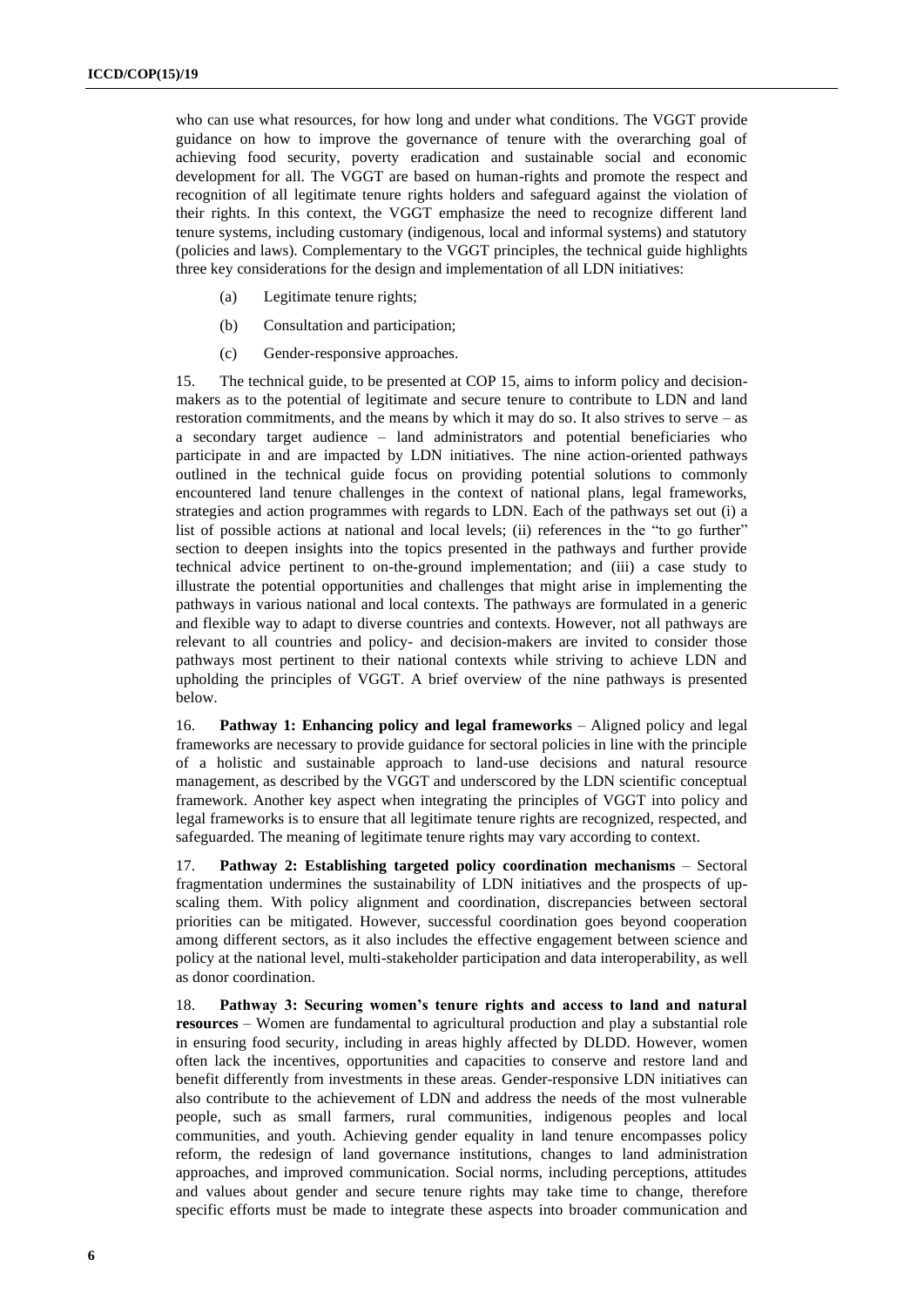awareness-raising strategies. Policies promoting gender equity in tenure security can also support positive changes in perceptions and social norms that promote wider inclusion and economic development.

19. **Pathway 4: Setting up accessible and transparent grievance and dispute resolution mechanisms** – Accessible and transparent grievance and dispute resolution mechanisms are key to ensuring that LDN initiatives respect human rights as well as legitimate tenure and resource rights. Grievance and dispute resolution mechanisms are different, and both can provide access to remedy. Ideally, both should be available. When complaints cannot be resolved by the grievance mechanism, a dispute resolution mechanism is needed to solve the conflict. These **mechanisms** require a legal framework that is seen as legitimate, accessible, predictable, transparent and equitable by all parties, and which is aligned with internationally recognized human rights. At the national level, legal frameworks help ensure the establishment and functioning of accessible grievance and dispute resolution mechanisms at the local level where they are most effective.

20. **Pathway 5: Designing and implementing tenure-responsive and participatory integrated land-use planning** – Integrated land-use planning is an important enabling factor for LDN initiatives, ensuring that land use and management meets the needs of people today while safeguarding healthy and productive land resources for the future. Tenure-responsive and participatory integrated land-use planning requires: (i) improved access to information for individuals and communities whose livelihoods may be affected by land-use planning decisions (including capacity development when needed); (ii) the opportunity for meaningful participation, allowing potentially affected individuals and communities to be active decision-makers regarding issues that affect their livelihoods; and (iii) the assurance that all legitimate tenure rights are recognized, respected and safeguarded against threats and infringements. Further guidance on integrated land use planning and LDN developed by the SPI is available in document ICCD/COP(15)/CST/2.

21. **Pathway 6: Supporting LDN through land administration tools** – Land administration is the process of determining, recording, and disseminating information about ownership, value and the use of land and its associated resources. Various tools are available to support this process, such as such as surveying, cadastres, registration, demarcation, spatial planning (including integrated land-use planning), land consolidation and land banking. In the technical guide, land consolidation and land banking are highlighted as examples of tools to address land fragmentation issues which may result in land degradation, land abandonment, and land access problems.

22. **Pathway 7: Recognizing and documenting legitimate tenure rights on public lands** – Public lands are used in multiple ways by legitimate rights holders for, inter alia, agriculture, pasture or forestry. Public lands may encompass commons and collectively managed lands, including protected areas, wetlands and other important ecosystems. Land users on public land may have acquired legitimate rights to the land over an extended period but may not have legally recognized rights to the land. Without attention to legitimate tenure rights, vulnerable populations, including women, pastoralists, gatherers and collective or temporary rights holders may be overlooked during an LDN initiative. At the national level, the legal framework must provide for the demarcation of public lands as well as for systematic procedures to identify, verify and record all individual and collective legitimate tenure rights with the meaningful and informed participation of the legitimate tenure right holders.

23. **Pathway 8: Recognizing and documenting tenure rights for the sustainable management of commons** – Commons refers to land that is collectively managed and administered by local communities, indigenous peoples, or pastoralists according to customary rules, and may overlap with public lands in some instances. Commons are crucial for many communities to achieve or maintain food security and serve as a safety net in times of crises. Estimates show that around two billion people depend directly or indirectly on commons. In addition to the immediate importance of commons for people's health and livelihoods, they are intrinsically tied to the culture, heritage, and identity of many communities. The recognition of commons and the institutions that govern them can improve the management of commons and support the implementation of LDN initiatives.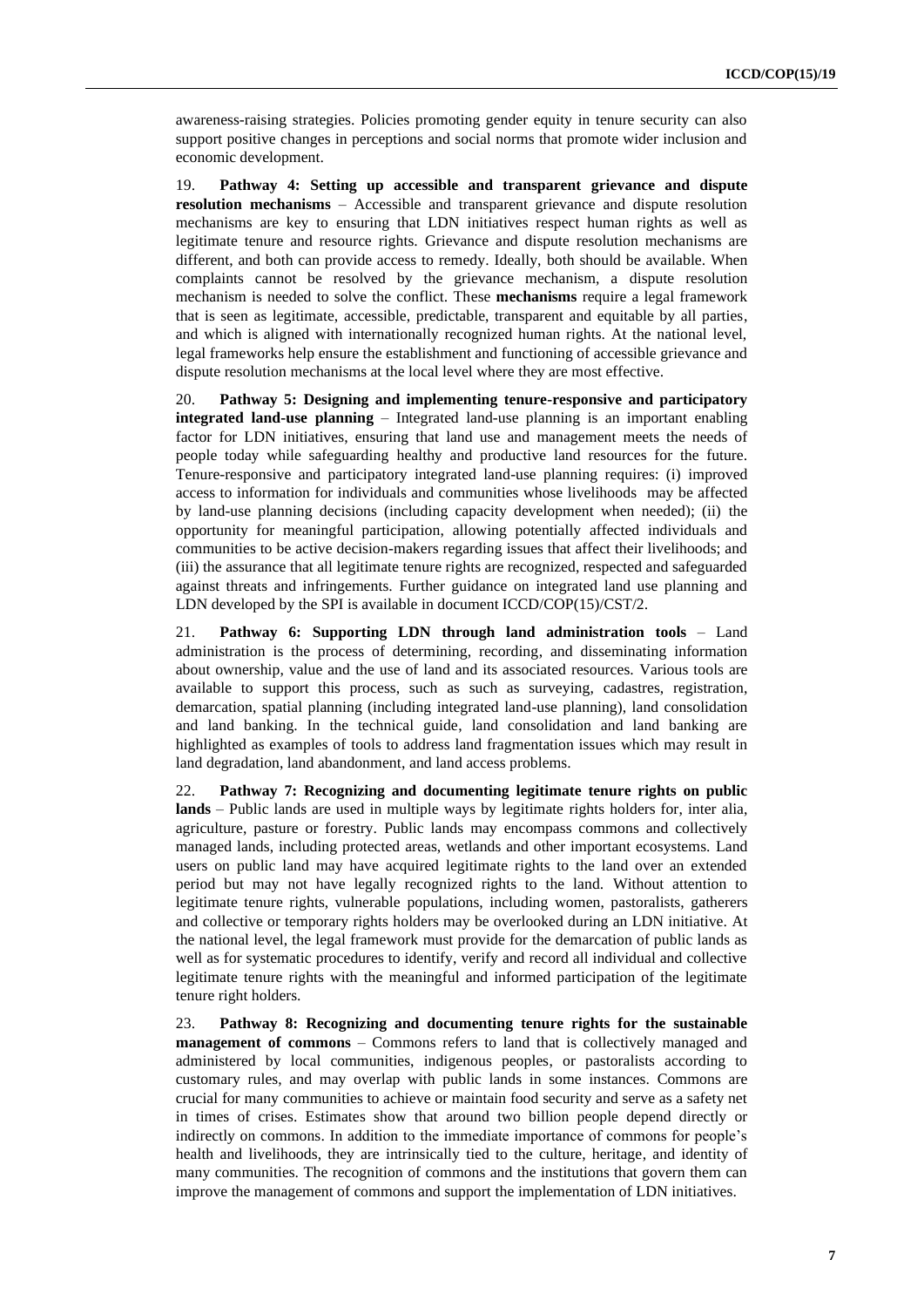24. **Pathway 9: Allocating and strengthening rights and duties on private land** – Private land holders are a diverse group in terms of the size of landholdings, the type of tenure rights in question (owner or lessee rights), and the type of actor (natural or legal persons). The capacity of private land holders to practise sustainable land use and management varies, therefore tailoring approaches to these different capacities would increase the efficiency of LDN initiatives. LDN initiatives must also consider stakeholders who may influence land management but who may not have direct tenure rights, such as value chain actors (e.g. agribusinesses, retailers and companies operating under contract farming schemes). Land-use decisions by neighbouring land holders or other land holders in the community can also impact SLM investments on private lands (e.g. terracing, stone bunds, canals and trenches). Owing to the variety of situations and diversity among private land holders, LDN initiatives on private lands must plan for a variety of actions at national and local levels.

25. In sum, the technical guide introduces a set of opportunities and potential activities to integrate the VGGT into the implementation of the UNCCD and LDN initiatives, with broader implications for countries' growth and prosperity. Secure tenure is known to encourage land stewardship, leading to greater local and large-scale investments in SLM practices, LDN initiatives and land restoration. Improving tenure security through meaningful and informed participation, particularly that of vulnerable people, creates opportunities for community-wide economic, social, and environmental health and prosperity. Pursuing a combination of pathways outlined in the technical guide allows for opportunities to improve responsible land governance and gender equality through laws and policies, capacity building, awareness-raising, and the efficacy of land administration.

## **III. Options for promoting awareness-raising on responsible land governance**

26. To raise awareness on the multiple benefits of responsible land governance and its importance in addressing DLDD, decision 26/COP.14 requests the secretariat "to explore options to be presented at the fifteenth session of the Conference of the Parties on how, within its scope and mandate, to promote awareness-raising on responsible land governance for combating desertification/land degradation and drought among all stakeholders, particularly among vulnerable populations, including indigenous peoples and local communities". <sup>6</sup> The need for appropriate technical and financial assistance for, inter alia, awareness-raising on responsible land governance was also emphasized by Parties at CRIC19.<sup>7</sup>

27. Secure tenure, combined with a reduction in degraded land, has great potential to advance sustainable development, including food security, peace and security, gender equality, effective climate action, sustainable economic development, and the realization of human rights for vulnerable populations. However, depending on the context, countries and communities face a variety of technical, social, and cultural challenges to improving land governance and tenure security, such as limited resources or competing development priorities. These challenges may be compounded by a lack of awareness of existing land rights, among both local authorities and the communities they serve.

28. With the goal of improving information flows, the secretariat has engaged in discussions with experts and institutions on advocacy and awareness-raising on land tenure issues. A working group was formed with members of the secretariat, Landesa, Land Portal Foundation, International Land Coalition, FAO, and the UNCCD CSO panel to provide options for awareness-raising on land tenure. At COP 15, these options will be presented as parallel and complementary action tracks tailored to and implemented by different actors at

<sup>6</sup> Document ICCD/COP(14)/23/Add.1, Report of the Conference of the Parties on its fourteenth session, held in New Delhi, India, from 2 to 13 September 2019, Part two: Action taken by the Conference of the Parties at its fourteenth session.

Document ICCD/CRIC(19)/6, Report of the nineteenth session of the Committee for the Review of the Implementation of the Convention, held from 15 to 19 March 2021.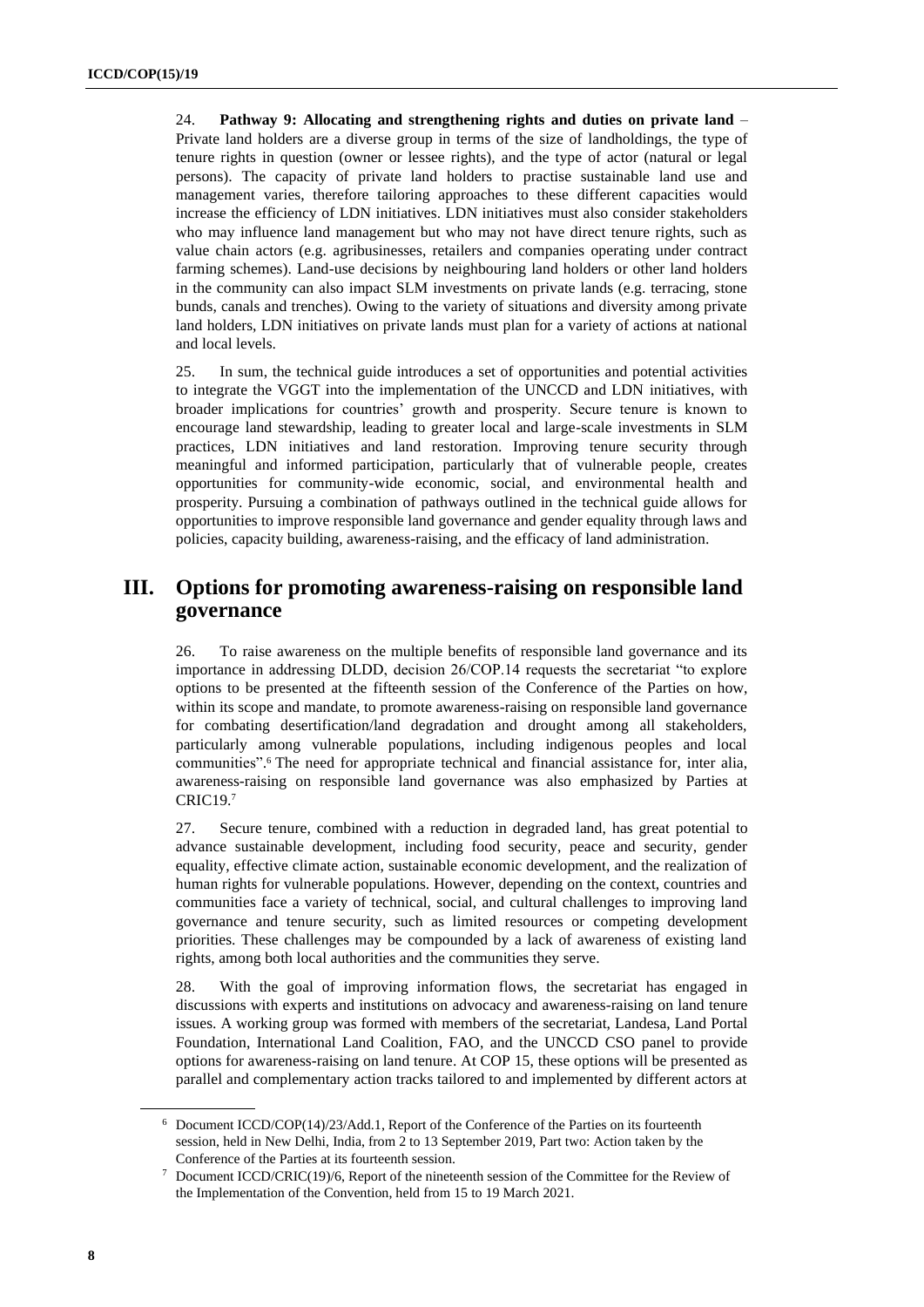different levels. These action tracks are built around three objectives: (i) raising awareness on responsible land governance to combat DLDD among all stakeholders, particularly vulnerable populations, including women, youth, indigenous peoples, and local communities, (ii) engaging with relevant partner institutions and CSOs in the countries affected by DLDD in order to build synergies and identify potential actions for joint impact, and (iii) guiding the future efforts of the secretariat to promote awareness-raising on the issue of land tenure.

29. More specifically, the development of the action tracks is guided by the following elements, as set out by the working group:

Identifying potential risks, challenges, and opportunities that Parties, civil society and the UNCCD are likely to encounter in their efforts to raise awareness of secure tenure and propose actions to overcome them;

(b) Paying particular attention to the rights of (and barriers faced by) women, youth, indigenous peoples and local communities, and persons with disabilities in the context of equitable participation in land governance, recognizing that inequalities for vulnerable populations significantly limit the efficacy of LDN initiatives;

(c) Setting forth guidance on how to identify the incentives, responsibilities, and rights of a variety of stakeholders and ensure inclusive participation in awareness-raising activities;

(d) Complementing and integrating existing UNCCD initiatives (e.g. the Great Green Wall Initiative) incorporating strong messaging, broad engagement, and awarenessraising approaches to reinforce the linkages to secure tenure programming;

Providing case studies and best practices that consider cultural sensitivities when developing options, which are applicable to a wide range of audiences, recognizing that the perception of tenure security varies from country to country, and even between communities within countries;

Distinguishing between awareness-raising and capacity development for all actors, clarifying the links and proposing steps on how to move from awareness-raising to capacity development.

30. The awareness-raising action tracks will also include a set of key messages that stakeholders can utilize to inspire the integration of more secure land tenure in LDN initiatives. These key messages will build on the following themes:

Connecting land tenure and governance to activities related to combatting DLDD and achieving LDN, including examples of context-specific and pre-existing projects and programmes;

(b) Highlighting synergies with the other Rio conventions, related processes, and common environmental goals as they relate to land tenure and LDN;

(c) Prioritizing links with other major global agendas that include specific provisions on both land tenure and LDN, including human rights agreements and the SDGs;

(d) Emphasizing the overall economic, social, and environmental benefits of regenerative land management, and highlighting the benefits of tenure security to communities and governments, such as dignity, stability, prosperity, and sustainability;

Illustrating how investments to improve tenure security are a foundational and transformational strategy for combatting DLDD while advancing other developmental and human rights outcomes.

## **IV. Options for integrating land governance indicators into the UNCCD reporting process**

31. By decision 26/COP.14, Parties also requested the secretariat, in consultation with the Bureau of the CRIC, to explore options for the integration of existing globally agreed SDG indicators relevant to land governance into the UNCCD reporting process. In response,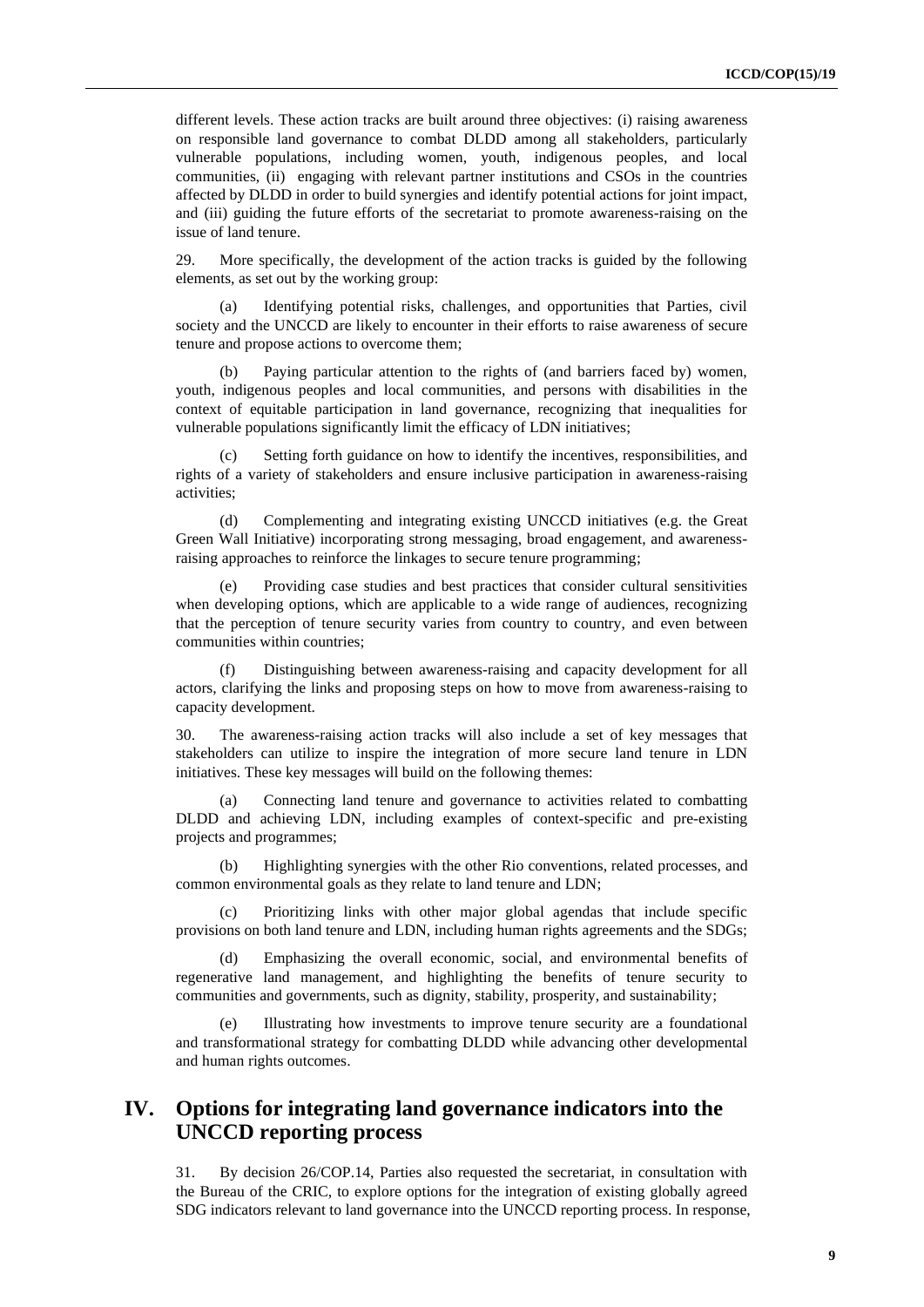the secretariat commissioned a study to assess the availability of data on the SDG indicators relevant to land governance for integration into the UNCCD national reporting system, specifically:

(a) 1.4.2. Proportion of total adult population with secure tenure rights to land, (a) with legally recognized documentation, and (b) who perceive their rights to land as secure, by sex and type of tenure;

(b) 5.a.1. (a) Proportion of total agricultural population with ownership or secure rights over agricultural land, by sex; and (b) share of women among owners or rightsbearers of agricultural land, by type of tenure;

(c) 5.a.2. Proportion of countries where the legal framework (including customary law) guarantees women's equal rights to land ownership and/or control.

32. The study found that the current data availability for the above indicators is still very limited and that it is currently not feasible to integrate them into the UNCCD reporting process and the Performance Review and Implementation System 4. Nonetheless, the UNCCD reporting manual for the 2022 reporting period does urge Parties to report on experiences in setting up policy measures to mainstream gender in the implementation of the UNCCD which may involve enhancing women's participation in land-based decisionmaking, improving women's land rights and access to related resources, etc. For more detailed information on reporting on gender-related tenure components, see documents ICCD/COP(15)/17 (report on gender) and ICCD/COP(15)/CST/7-ICCD/CRIC(20)/8 (reporting guidelines).

#### **V. Conclusions and recommendations**

**33. To date, the UNCCD stands as the only multilateral agreement explicitly addressing the issue of land tenure. The ground-breaking adoption of decision 26/COP.14 on land tenure has evoked interest from diverse stakeholders to engage with the UNCCD process in order to enhance the responsible governance of tenure in the context of LDN. Subsequent discussions in multiple international and regional fora have explicitly focused on the ways and means of improving tenure security in the context of DLDD, recognizing the potential to generate multiple benefits, such as gender equality, land restoration, climate change resilience and biodiversity conservation.** 

**34. Decision 26/COP.14 on land tenure guided the work of the secretariat on land tenure within the framework of the Convention. Significant progress has been made in terms of developing the technical guide, awareness-raising, and the potential use of relevant indicators in the UNCCD reporting process. The secretariat wishes to express its appreciation for the financial and technical support provided by donor countries, country Parties and key partners for the implementation of the activities outlined in this document. In particular, the substantive contributions of UNCCD stakeholders were extremely valuable in finalizing the technical guide and ensuring its relevance to the various national and local contexts.**

**35. This intersessional effort which produced the technical guide provides a strong foundation for the future work of the secretariat and the Global Mechanism in order to integrate land tenure into the implementation of the Convention, combating DLDD, and accelerating progress towards achieving voluntary national LDN targets. This includes capacity building, technical assistance and resource mobilization for, inter alia, awareness-raising, training, policy guidelines, reviews and assessments, social and environmental safeguards, the creation or enhancement of multi-stakeholder platforms, the gathering of relevant data, and the development and exchange of case studies and good practices. Mainstreaming activities to improve tenure security in land-related investment decisions holds great promise for improving living conditions, particularly for vulnerable groups, especially women, indigenous peoples and local communities.**